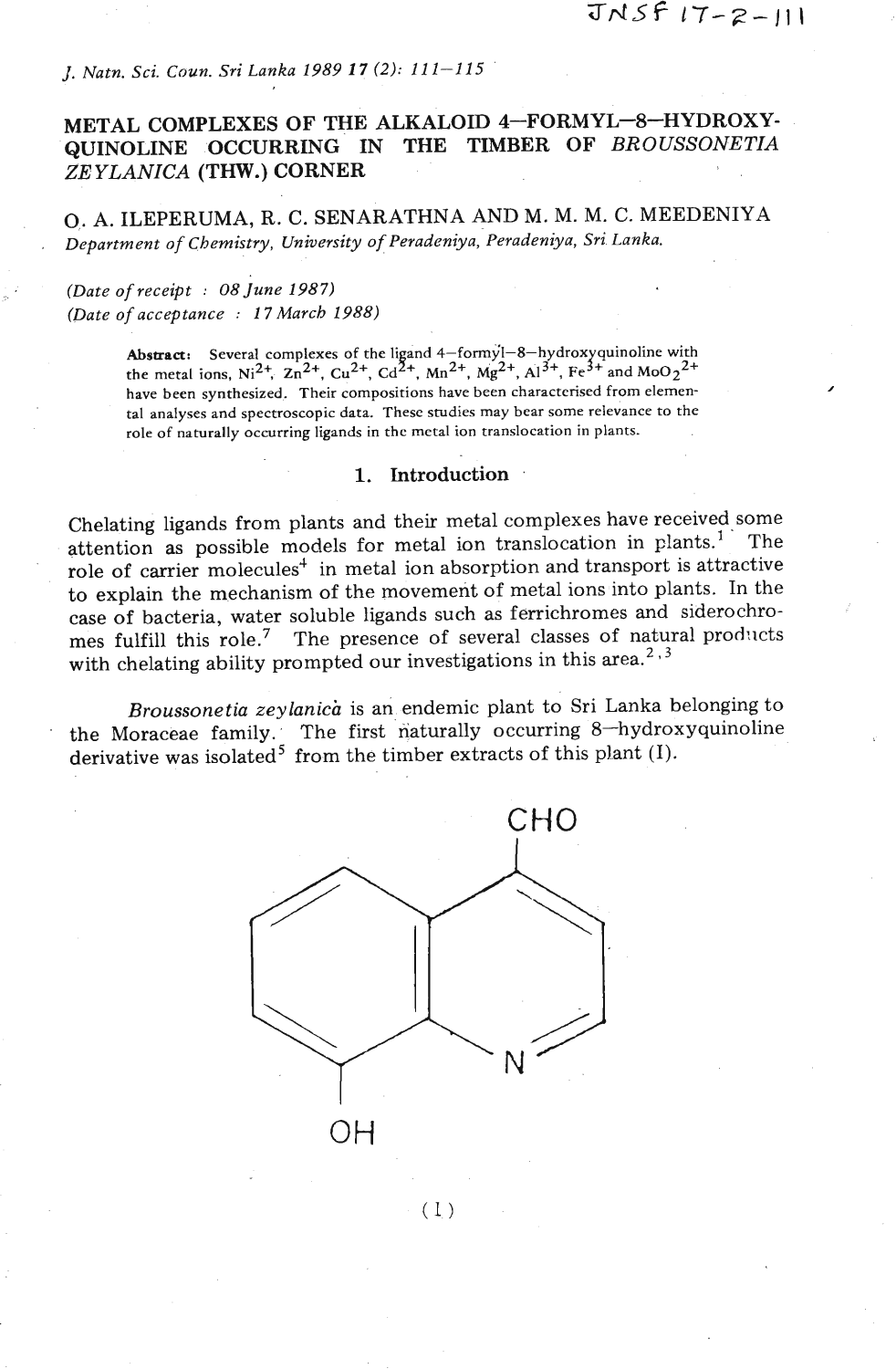On account of the well known complexing ability of 8-hydroxyquinoline, we have investigated the complexes of this ligand (I) with some biologically important metal ions.

### **2. Experimental**

The isolation of the ligand **4-formyl-8-hydroxyquinoline** is reported elsewhere5 and a sample was kindly provided by Prof. **A, A.** L. Gunatilaka of this Department. The complexes of  $Fe^{3+}$ ,  $Ni^{2+}$ ,  $Zn^{2+}$ ,  $Cd^{2+}$ ,  $Mn^{2+}$ ,  $Al^{3+}$ ,  $Cu^{2+}$  and  $Mg^{2+}$  were prepared by the following procedure. A solution of the metal chloride (0.5 m mole) in 5 ml of water, lml of 5N acetic acid and 0.5 g of sodium acetate was warmed to 70-80°C. **A** solution of the ligand (in the appropriate molar ratio) in 10 ml of ethanol was then added and the reaction mixture was boiled. In the case of the molybdenum complex, molybidic acid was used in place of the metal chloride. The resultant dark coloured solution was cooled and the precipitate obtained was filtered, washed with ethanol, ether and dried in vacuo. The yields obtained were in the range of  $50-80\%$  (based on the metal). The yields were in general lower than in the case of 8-hydroxyquinoline complexes since the complexes appear to be more soluble in aqueous media. The colours of the complexes persisted in solution and in the case of the iron complex, further evaporation was necessary to separate the complex as a precipitate.

Infrared spectra were obtained in KBr discs using a Perkin-Elmer 257 spectrophotometer. The UV-VIS spectra were recorded on a Pye-Unicam model SP 8000 spectrophotometer. The' complexes were analyzed for the oxine by the standard titration technique<sup>9</sup> with  $KBrO<sub>3</sub>$  and the metal by standard gravimetric techniques. During gravimetry it wds necessary to remove the ligand in some cases by extracting it into chloroform.

# **3. Results and .Discussion**

### **3.1** Composition of the complexes

From the analytical data it was possible to derive the composition of these complexes. Table 1 summarizes the analytical data and the formulae of the complexes obtained.

Analysis of the oxine content in these complexes also confirm the stoichiometries proposed for them in Table 1.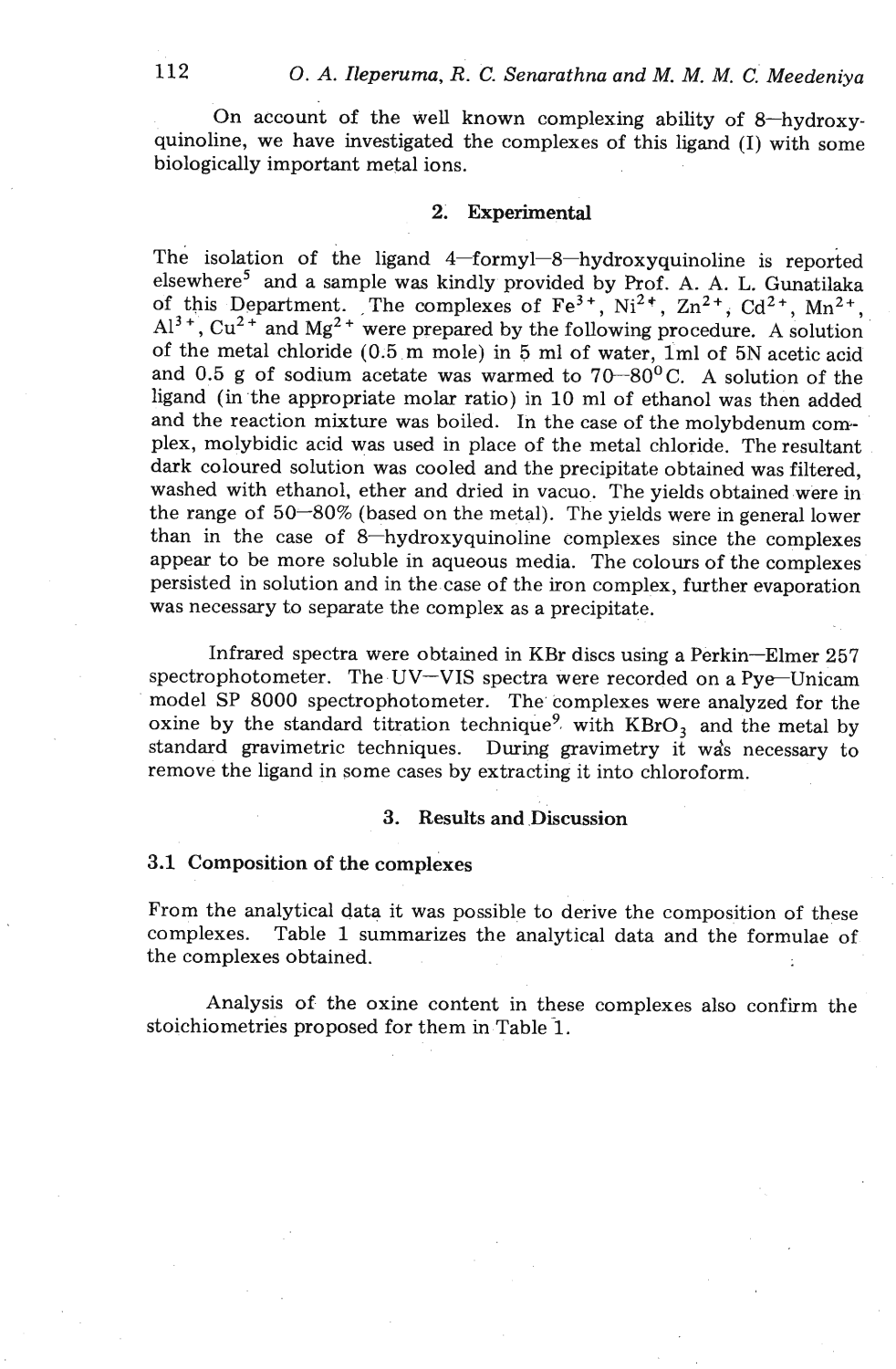*Metal Complexes of the Alkaloid Occurring in Broussonetia* **113** 

| Complex                             | % of Metal observed | (calculated) |
|-------------------------------------|---------------------|--------------|
| $NiL2$ . $2H2O$                     | 13.39               | (13.30)      |
| ZnL <sub>2</sub>                    | 15.66               | (15.95)      |
| FeL <sub>3</sub>                    | 9.96                | (9.79)       |
| $cis-MoO2L2$                        | 20.41               | (20.33)      |
| $CdL_2.H_2O$                        | 23.21               | (23.66)      |
| MgL <sub>2</sub>                    | 6.47                | (6.59)       |
| MnL <sub>2.2H<sub>2</sub>O</sub>    | 12.61               | (12.61)      |
| CuL <sub>2</sub> .2H <sub>2</sub> O | 13.75               | (14.31)      |
| $\text{AlL}_3$                      | 4.72                | (4.97)       |

Table 1. Analytical data and the composition of the complexes of **4-formyl-8-hydroxyquinoline** 

#### 3.2 Infrared Spectra

The IR spectrum of the free ligand showed the presence of a broad band at ca.  $3200 \text{cm}^{-1}$  due to the OH group and a band at 1690 cm<sup>-1</sup> due to the -CHO group. The IR spectra of the metal complexes showed the disappearance of the broad band at  $3200 \text{ cm}^{-1}$  indicative of coordination via the hydroxyl group. Since the <sup>1</sup>H NMR spectrum of the free ligand in CDCl<sub>3</sub> showed the appearance of an acetal proton upon addition of  $CD_3OD$ , the IR spectra of metal complexes were closely examined for the presence of the  $-CHO$  group. All complexes showed the presence of the  $-CHO$  group intact with the  $v_{C=0}$  shifted<sup>6</sup> to ca. 1710 cm<sup>-1</sup>. The IR spectrum of the molybdenum complex showed two strong absorption bands around 900 cm<sup>-1</sup> and 925 cm<sup>-1</sup> indicating the presence of a cis- $Mo_{2}$  group.

#### 3.3 Electronic Spectra

All complexes are intensely coloured and distinctly more so than the analo- ' gous 8-hydroxyquinoline complexes (Table 2). The increased intensity of **, 1** colours can be attributed to the extended conjugation of the ligand through the  $-CHO$ . The ligand shows absorption maxima in the UV-VIS spectrum at 206, 243, 261, 322(w) and 372(w,sh) nm. The weak absorption at 372 gets shifted to  $483$  upon the addition of a base and 'can be assigned to a at 206, 243, 261, 322(w) and 372(w,sh) nm. The weak absorption at 372 gets shifted to 483 upon the addition of a base and 'can be assigned to a  $m \longrightarrow \pi^*$  transition. The complexes retain the positions of the first two  $n \longrightarrow \pi^*$  transition. The complexes retain the positions of the first two absorption maxima of the free ligand but showed distinct downward shifts of the other three bands to lower energies (higher *h* values). Thus the complexes showed absorption bands in the regions, 290-300, 335-340 and 385-390 nm, regions. Similar downward shifts of absorption bands have been observed in the case of  $8$ -hydroxyquinoline complexes.<sup>8</sup>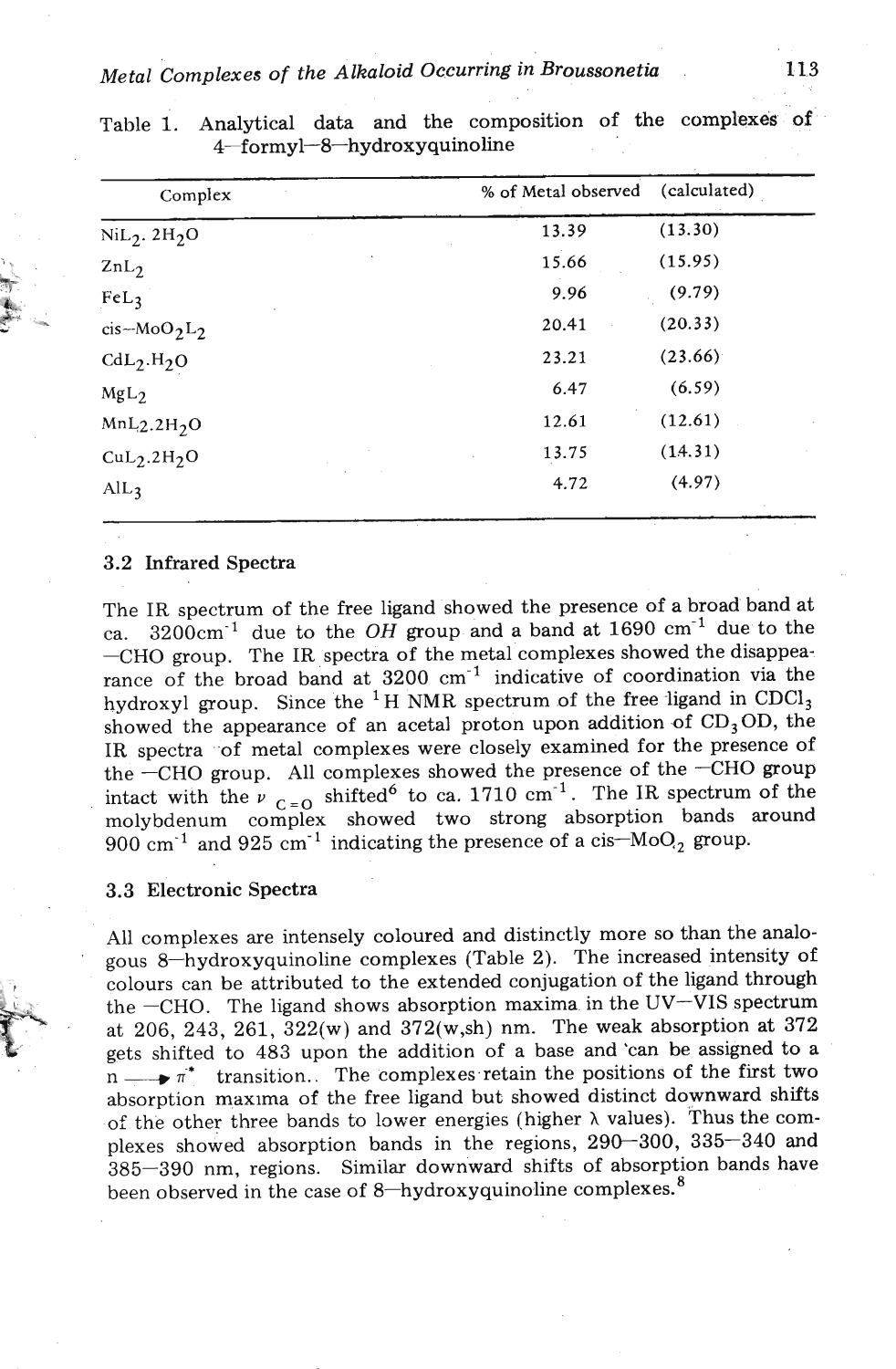| Metal ion                                  | Colour of the<br>8-hydroxyquinoline<br>complex | Colour of the<br>4-formyl-8hydroxy-<br>quinoline<br>complex |  |  |
|--------------------------------------------|------------------------------------------------|-------------------------------------------------------------|--|--|
| $\frac{\text{Fe}^{3+}}{\text{MoO}_2^{2+}}$ | black                                          | black                                                       |  |  |
|                                            | yellow                                         | yellowish-orange                                            |  |  |
| $Ni2+$                                     | greenish yellow                                | red                                                         |  |  |
| $\mathbf{z_n}^{2+}$                        | yellow                                         | orange-red                                                  |  |  |
| $Al3+$                                     | yellow                                         | orange                                                      |  |  |
| $\text{Cd}^{2+}$                           | yellow                                         | red                                                         |  |  |
| $Cu2+$                                     | green                                          | brown                                                       |  |  |
| $Mg^{2+}$                                  | yellow                                         | orange                                                      |  |  |
| $Mn^{2+}$                                  | yellow                                         | brown                                                       |  |  |

Table 2. Comparison of the colours of metal complexes of 4-formyl-8-hydroxyquinoline with those of 8-hydroxyquinoline.

# 4. Conclusion

Chemical analysis and spectroscopic data confirm the composition and the nature of these complexes. These complexes are more soluble in aqueous media than the corresponding 8-hydroxyquinoline complexes. They remain in ethanol/water solution at physiological pH values. This feature is important in assessing the role of naturally occurring ligands in the metal ion translocation in plants.

The enhanced activity of some drugs as their metal complexes is well documented.<sup>10</sup> The antibacterial action of 8-hydroxyquinoline has been explained on the transport and subsequent release of  $\overline{Fe}^{3+}$  in the medium across the cell membranes of certain types of bacteria.<sup>10</sup> Thus the metal chelates studied above may also have some relevance in explaining the observed antibacterial activity of **4-formyl-8-hydroxyquinoline.** 

#### Acknowledgements

Financial assistance from the Natural Resources, Energy and Science Authority (NARESA) research grant (RG/78/14) is gratefully acknowledged.

### References

**1. ALBERT, A., (1958) "Metal biriding agcnts in chcmothcrapy" 8th Symposium of the society of General Microbiology, The Univ. Prcs., Cambridge. <sup>1</sup>**